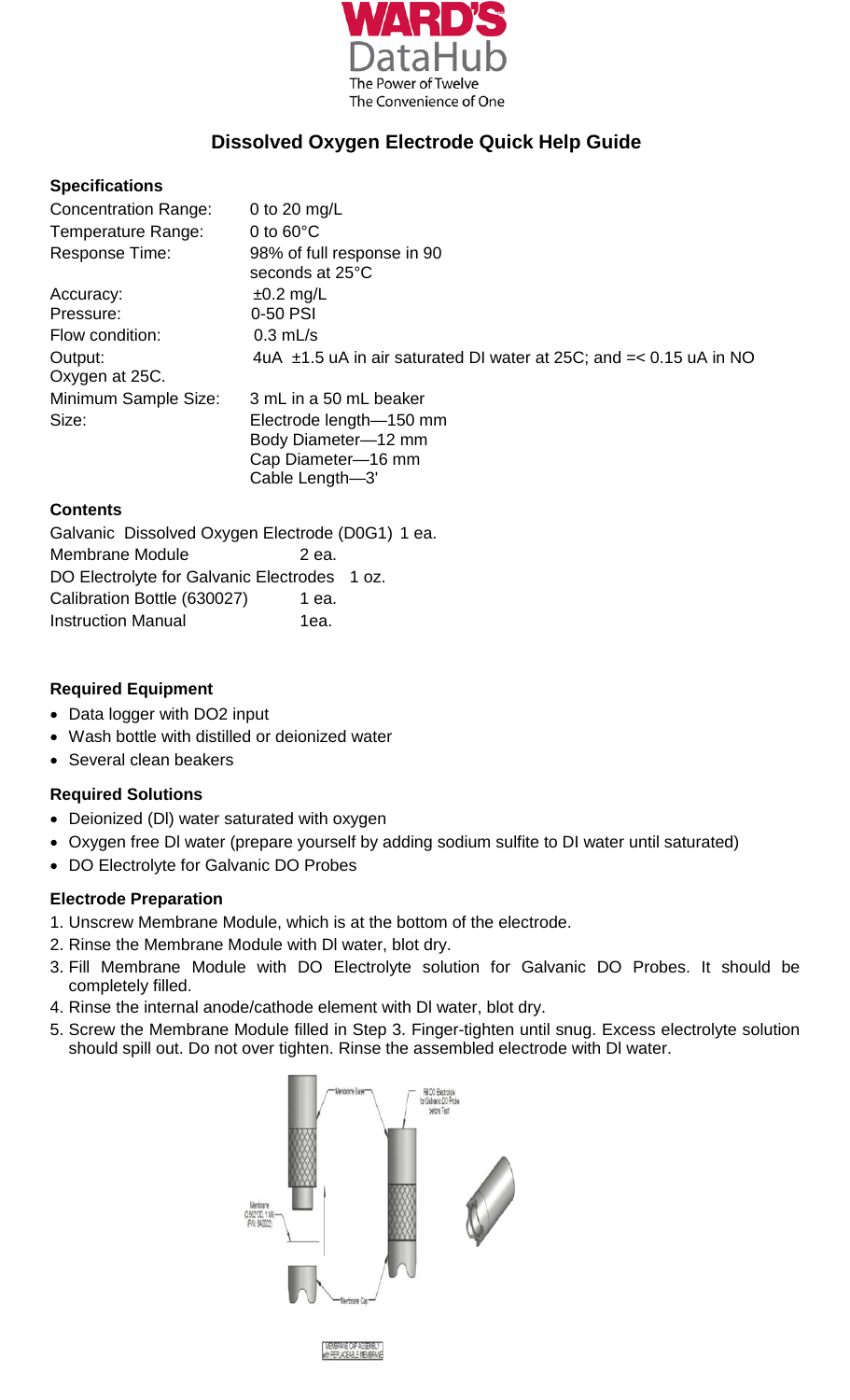

# **Checking Electrode Operation and Calibration**

- 1. Connect electrode to the data logger.
- 2. a) Place 100 ml DI water into a 150 mL beaker. Bubble air through the water while stirring for 20 minutes. This will saturate the water with air/oxygen and create a 100% DO calibration standard. To prevent air entrapment (from the bubbles) on the DO electrode membrane surface use an electrode holder that keeps the electrode at a 20° angle.

b) Alternatively, place a small amount of Dl water in the provided calibration bottle. Insert the DO electrode into the cap of the bottle. Place cap on calibration bottle and tighten. Allow the electrode to sit in the calibration bottle for 20 minutes. The air in the bottle will be saturated with water creating a 100% DO calibration standard.

Use either 2a or 2b and the meter calibration procedure to obtain a reading for 100% saturated oxygen.

To calibrate the reading for 100% saturated oxygen - press and hold the data logger DO2 key for 3 seconds till you hear a beep sound. The data logger should show 8.25 mg/l which represent saturated oxygen in room temperature.

If the data logger allows for a 2-point calibration procedure using a ZERO standard (oxygen-free water), use one of the following to create this standard:

3. a) Place 100 mL Dl water into a 150 mL beaker. Bubble nitrogen through the water while stirring for 20 minutes. This will remove the oxygen from the water and create a ZERO standard.

b) Alternatively, place 100 mL Dl water into a 150 mL beaker. Saturate the water with sodium sulfite. This will remove the oxygen from the water and create a ZERO standard.

Use either 3a or 3b and the data logger will show the reading for the ZERO standard (oxygen-free water).

#### **Troubleshooting**

If the electrode reading is not at (or very close to) zero in oxygen-free Dl water, then polish the tip (cathode) of the electrode. If the electrode readings are not within the normal ranges given above, or the electrode reading drifts, inspect the Membrane Module. If it is visibly torn, punctured, or fouled, replace the Membrane Module. Then follow the Electrode Preparation procedure.

If the electrode response is still outside the normal range after this procedure, please contact the manufacturer's technical service department.

#### **Reading a Sample with the Electrode**

Various procedures may be used to determine the dissolved oxygen concentration of a sample. These procedures might require the electrode to be installed in a special fitting for BOD bottle measurements, or suspended in the sample by hand or electrode holder for other laboratory or field measurements.

Some considerations to get accurate measurements with your DO electrode include:

- DO measurements are very dependent on barometric pressure, temperature and salinity factors. If your meter allows for inputs on these factors, make sure you use them correctly and accurately.
- Stirring, when feasible, will increase accuracy since this electrode is consumptive of DO in your sample. Use a stir bar at slow to moderate speed and use as large of a sample as possible.
- Replace the DO electrolyte and calibrate the DO electrode when your measurements seem to be drifting, or inaccurate. Use one of the calibration solutions mentioned in "Checking Electrode Operation and Calibration" section to check electrode results.
- Replace the Membrane Module if it becomes fouled by the sample, or if it gets torn or punctured.
- Follow the Electrode Storage procedure to get the best life from your Do electrode.

#### **Electrode Storage**

**Short Term** (over night or the weekend):

The assembled electrode should be stored in Dl water to prevent electrolyte evaporation. It is preferable to disconnect the galvanic DO electrode from the data logger at all times when not in use. The galvanic DO electrode (UNKLIKE polarographic DO electrodes) does not require any polarization or startup time.

#### **Long Term:**